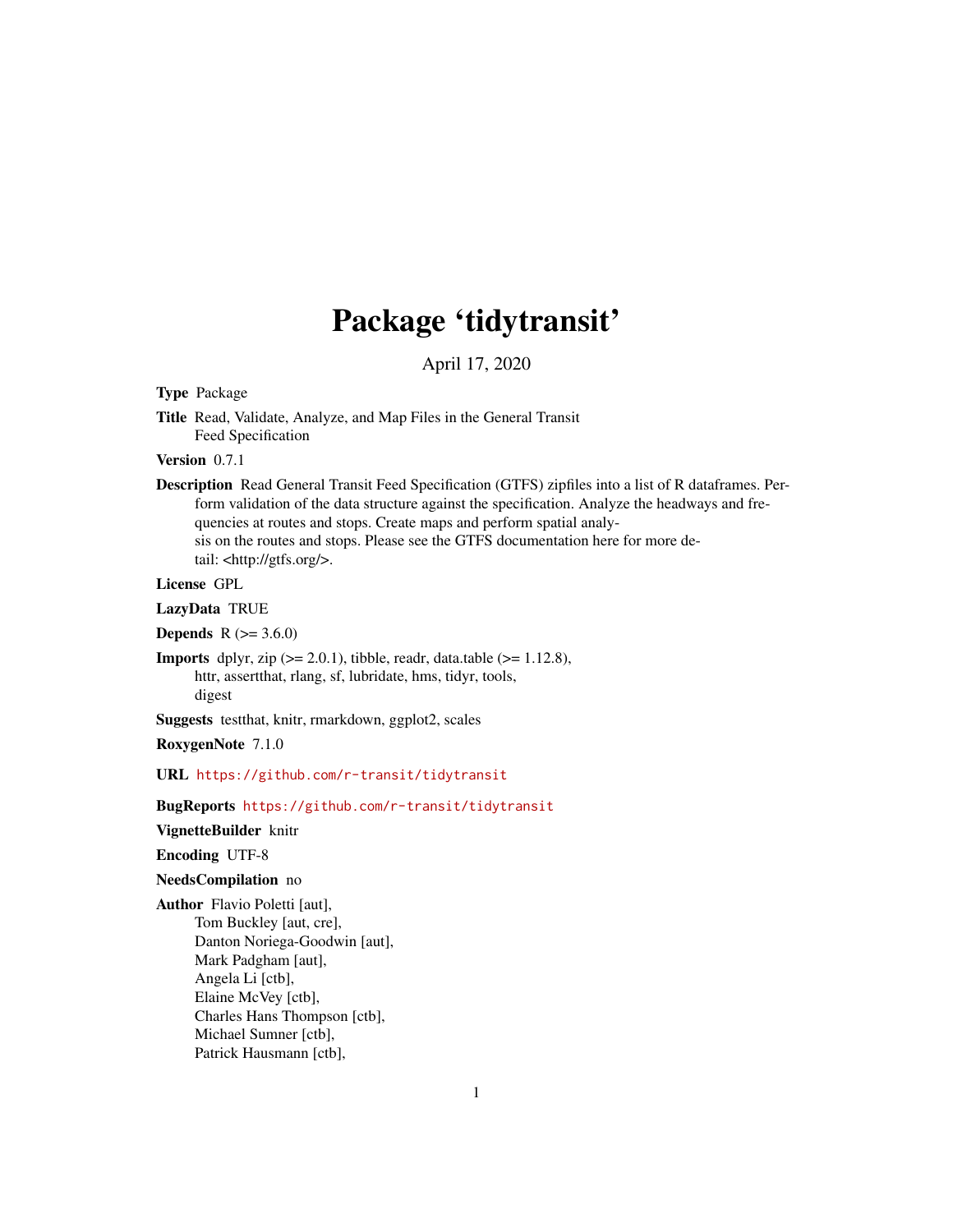<span id="page-1-0"></span>2 feedlist contract to the contract of the contract of the contract of the contract of the contract of the contract of the contract of the contract of the contract of the contract of the contract of the contract of the con

Bob Rudis [ctb], James Lamb [ctb], Alexandra Kapp [ctb], Kearey Smith [ctb], Dave Vautin [ctb], Kyle Walker [ctb]

Maintainer Tom Buckley <tom@tbuckl.com>

Repository CRAN

Date/Publication 2020-04-17 13:30:02 UTC

# R topics documented:

| Index |                                                                                                            | <b>20</b>      |
|-------|------------------------------------------------------------------------------------------------------------|----------------|
|       |                                                                                                            |                |
|       |                                                                                                            |                |
|       |                                                                                                            |                |
|       |                                                                                                            |                |
|       |                                                                                                            |                |
|       |                                                                                                            |                |
|       |                                                                                                            |                |
|       |                                                                                                            |                |
|       |                                                                                                            |                |
|       |                                                                                                            |                |
|       |                                                                                                            |                |
|       |                                                                                                            | 10             |
|       |                                                                                                            | <sup>10</sup>  |
|       |                                                                                                            | 9              |
|       |                                                                                                            | 9              |
|       | $get\_trip\_geometry \ldots \ldots \ldots \ldots \ldots \ldots \ldots \ldots \ldots \ldots \ldots \ldots$  | 8              |
|       | $get\_stop\_frequency \dots \dots \dots \dots \dots \dots \dots \dots \dots \dots \dots \dots \dots \dots$ | $\overline{7}$ |
|       | $get\_route\_geometry \ldots \ldots \ldots \ldots \ldots \ldots \ldots \ldots \ldots \ldots \ldots$        | $\overline{7}$ |
|       |                                                                                                            | 6              |
|       |                                                                                                            | 5              |
|       |                                                                                                            | $\overline{4}$ |
|       |                                                                                                            | $\overline{4}$ |
|       |                                                                                                            | 3              |
|       |                                                                                                            | $\overline{2}$ |

feedlist *Dataframe of source GTFS data from Transitfeeds*

# Description

A dataset containing a list of URLs for GTFS feeds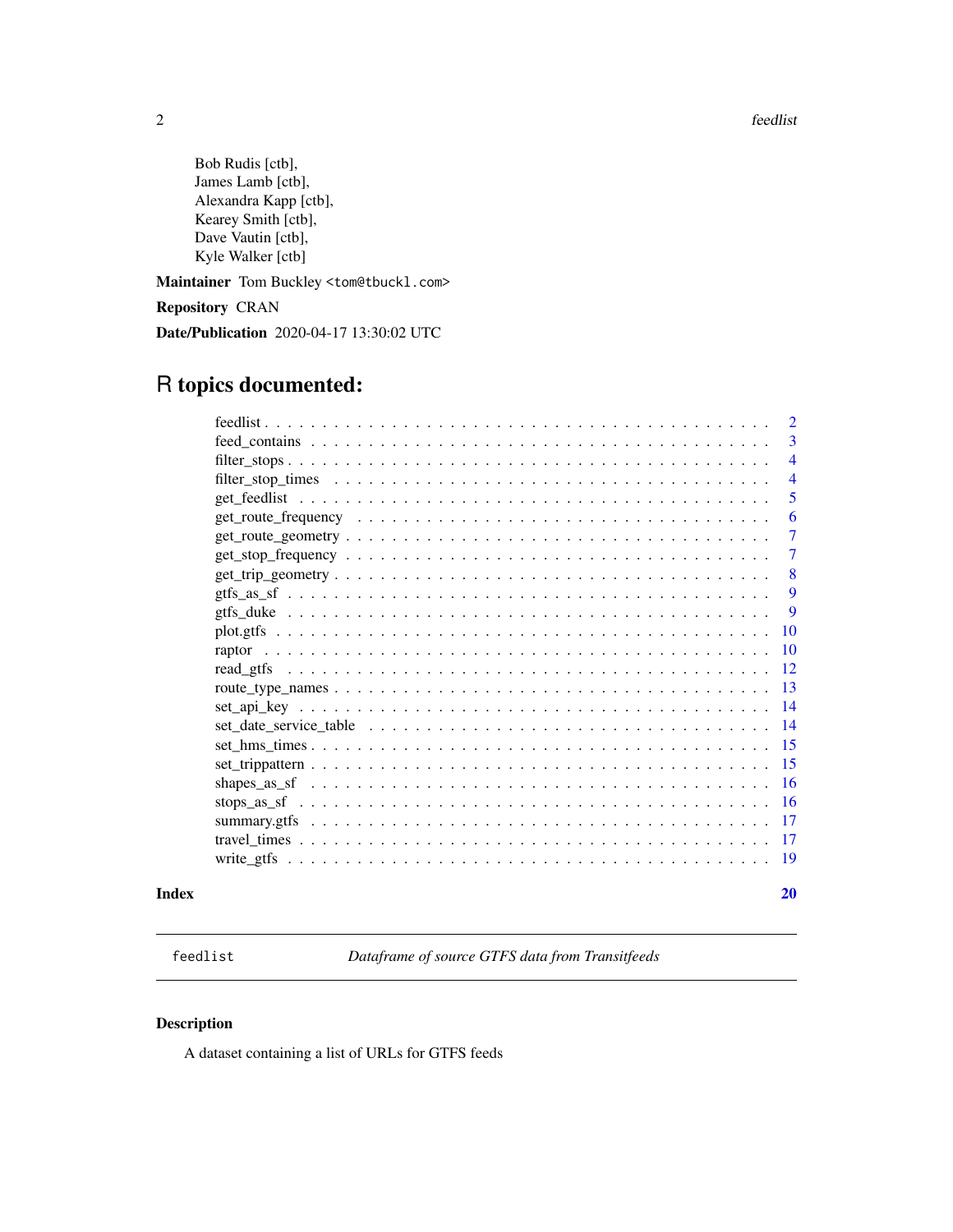# <span id="page-2-0"></span>feed\_contains 3

# Usage

feedlist

# Format

A data frame with 911 rows and 10 variables:

id the id of the feed on transitfeeds.com

t title of the feed

loc\_id location id

loc\_pid location placeid of the feed on transitfeeds.com

loc\_t the title of the location

loc\_n the shortname fo the location

loc\_lat the location latitude

loc\_lng the location longitude

url\_d GTFS feed url

url\_i the metadata url for the feed

# Source

<http://www.transitfeeds.com/>

feed\_contains *Returns TRUE if the given gtfs\_obj contains the table. Used to check for tidytransit's calculated tables in sublist*

# Description

Returns TRUE if the given gtfs\_obj contains the table. Used to check for tidytransit's calculated tables in sublist

#### Usage

```
feed_contains(gtfs_obj, table_name)
```
# Arguments

| gtfs_obj   | gtfs object                             |
|------------|-----------------------------------------|
| table_name | name as string of the table to look for |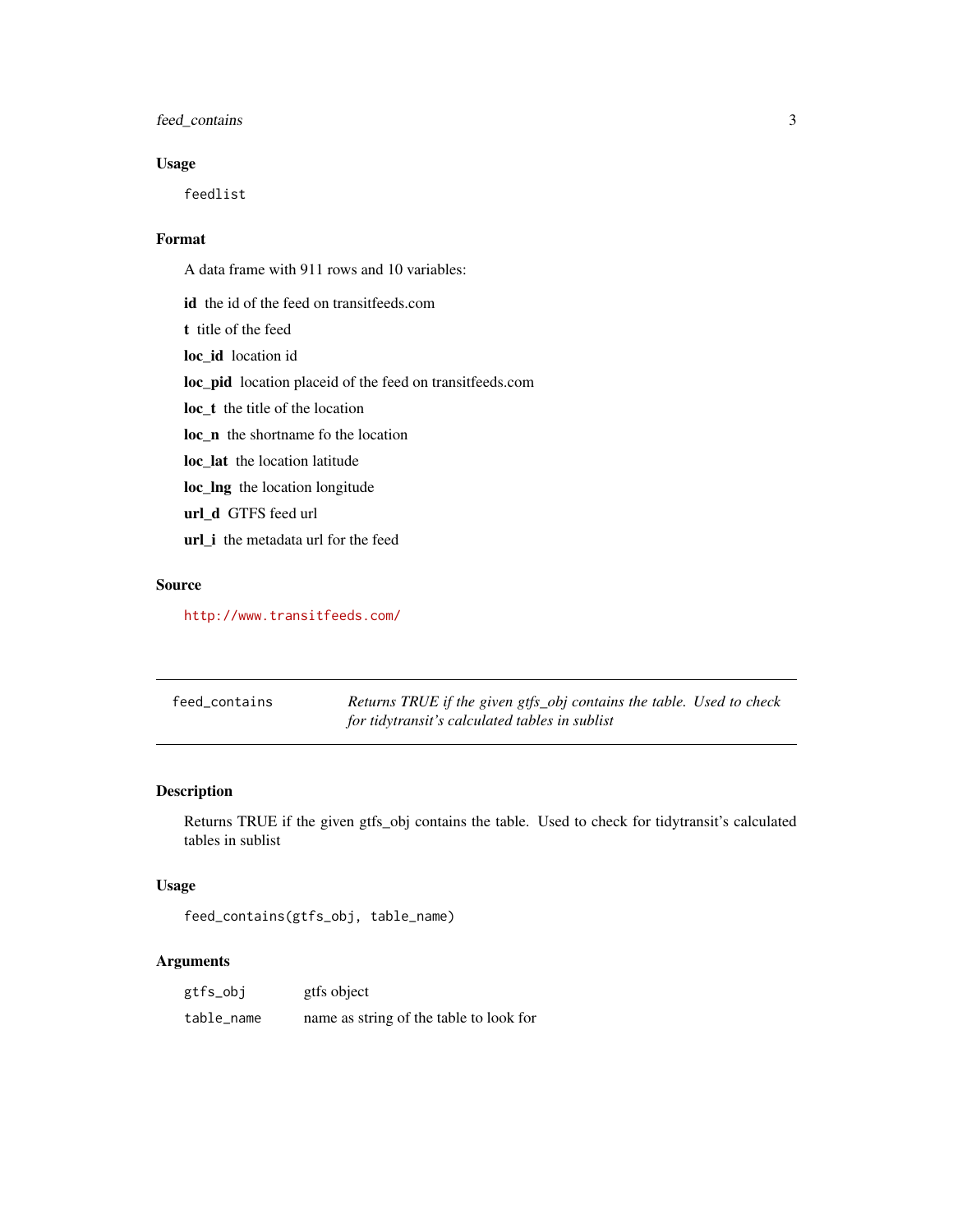<span id="page-3-0"></span>

Get a set of stops for a given set of service ids and route ids

#### Usage

filter\_stops(gtfs\_obj, service\_ids, route\_ids)

#### Arguments

| gtfs_obj    | as read by read_gtfs $()$            |
|-------------|--------------------------------------|
| service ids | the service for which to get stops   |
| route_ids   | the route_ids for which to get stops |

# Value

stops for a given service

#### Examples

```
library(dplyr)
local_gtfs_path <- system.file("extdata", "google_transit_nyc_subway.zip", package = "tidytransit")
nyc <- read_gtfs(local_gtfs_path)
select_service_id <- filter(nyc$calendar, monday==1) %>% pull(service_id)
select_route_id <- sample_n(nyc$routes, 1) %>% pull(route_id)
filtered_stops_df <- filter_stops(nyc, select_service_id, select_route_id)
```
<span id="page-3-1"></span>filter\_stop\_times *Filter a* stop\_times *table for a given date and timespan.*

#### Description

Filter a stop\_times table for a given date and timespan.

#### Usage

filter\_stop\_times(gtfs\_obj, extract\_date, min\_departure\_time, max\_arrival\_time)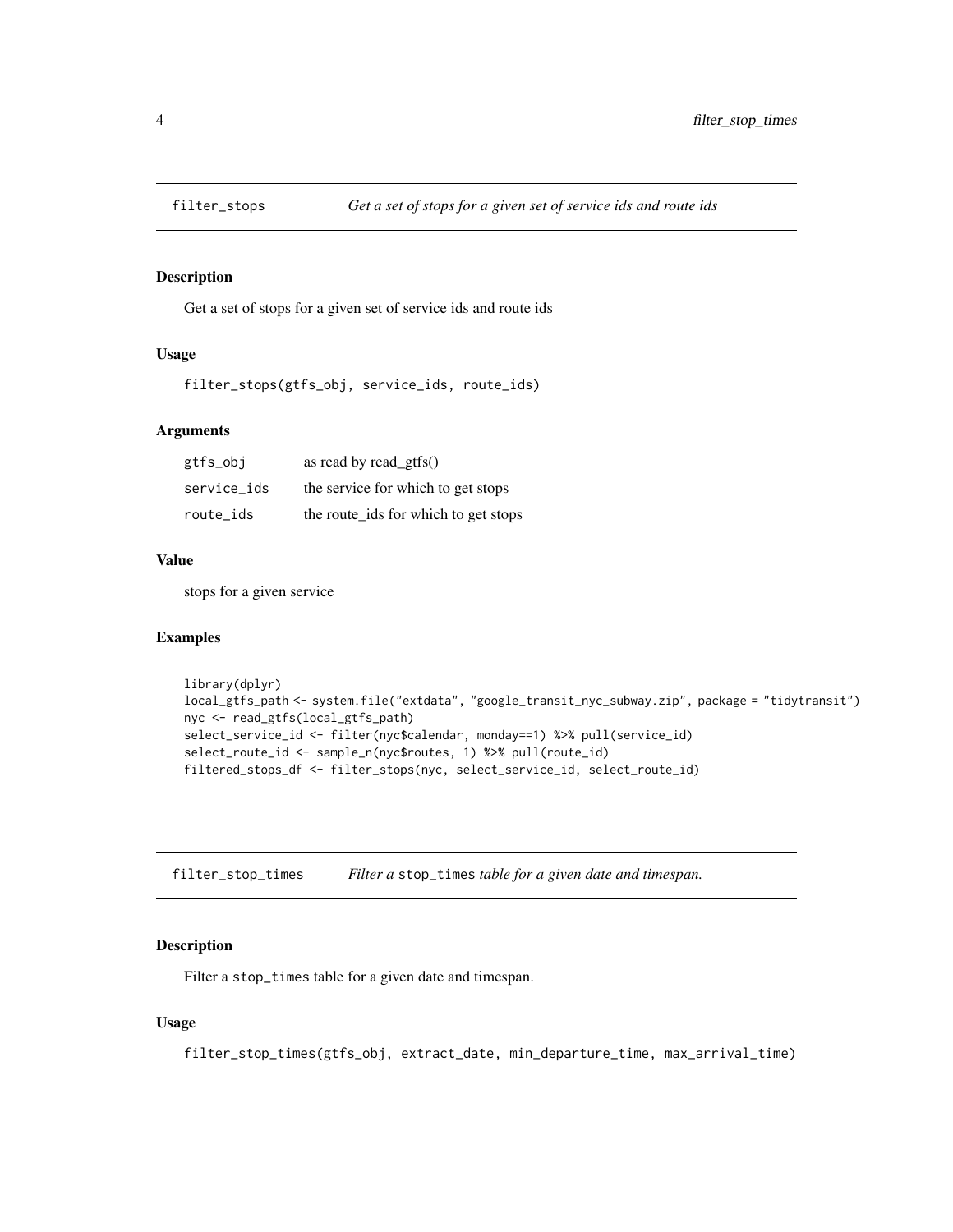# <span id="page-4-0"></span>get\_feedlist 5

#### Arguments

gtfs\_obj a gtfs feed extract\_date date to extract trips from in YYYY-MM-DD format min\_departure\_time The earliest departure time. Can be given as "HH:MM:SS", hms object or numeric value in seconds. max\_arrival\_time The latest arrival time. Can be given as "HH:MM:SS", hms object or numeric value in seconds This function creates filtered stop\_times for [travel\\_times\(\)](#page-16-1) and [raptor\(\)](#page-9-1). If you want to filter a feed multiple times it is faster to precalculate date\_service\_table with [set\\_date\\_service\\_table\(\)](#page-13-1).

# Examples

```
feed_path <- system.file("extdata", "sample-feed-fixed.zip", package = "tidytransit")
g <- read_gtfs(feed_path)
# filter the sample feed
```
stop\_times <- filter\_stop\_times(g, "2007-01-06", "06:00:00", "08:00:00")

get\_feedlist *Get list of all available feeds from transitfeeds API*

#### Description

Get list of all available feeds from transitfeeds API

#### Usage

```
get_feedlist()
```
#### Value

a data frame with the gtfs feeds on transitfeeds.

#### See Also

feedlist\_df

# Examples

```
## Not run:
feedlist_df <- get_feedlist()
```
## End(Not run)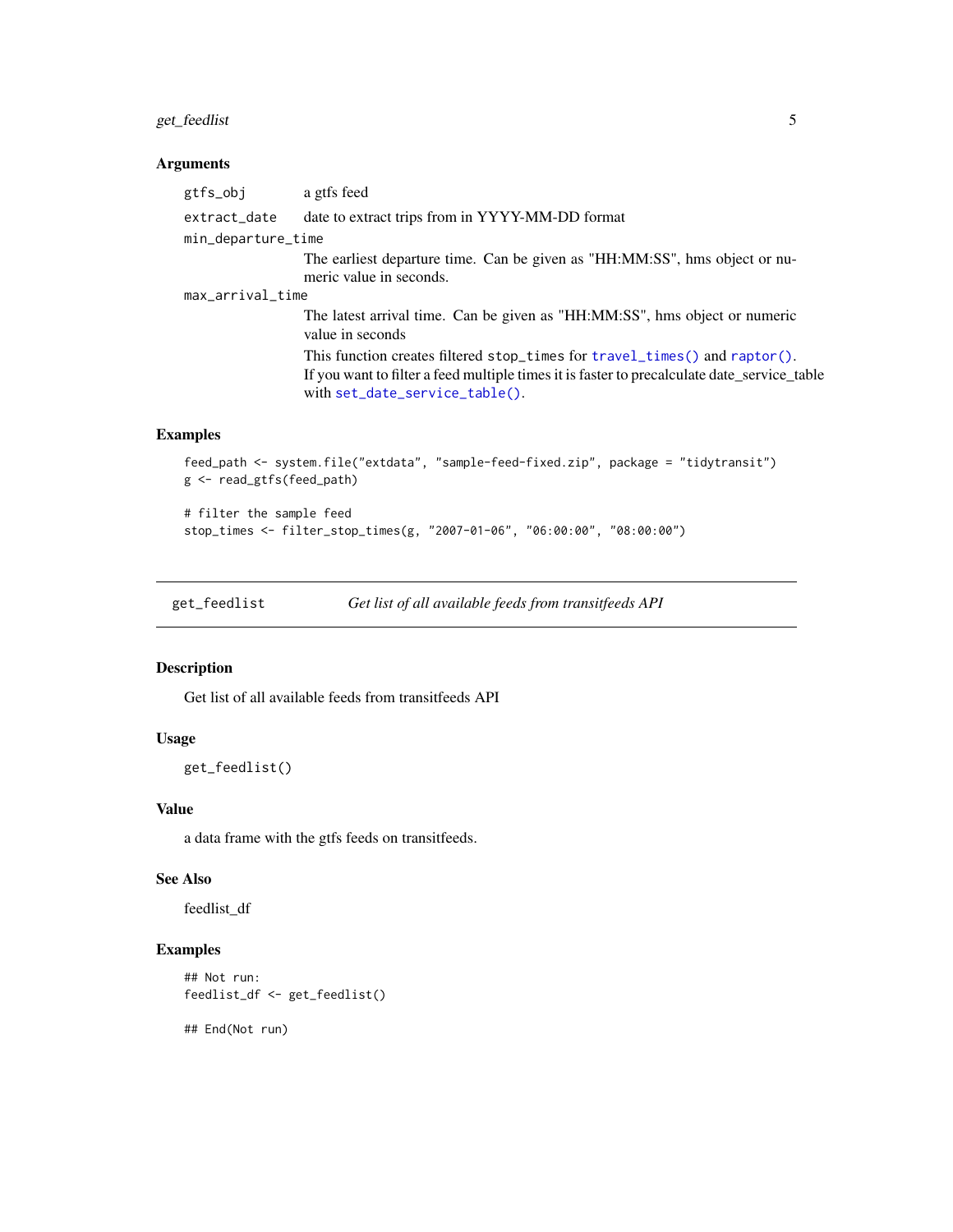<span id="page-5-0"></span>Note that some GTFS feeds contain a frequency data frame already. Consider using this instead, as it will be more accurate than what tidytransit calculates.

# Usage

```
get_route_frequency(
  gtfs_obj,
  start_hour = 6,
  end_hour = 22,
  service_ids = c(),
  dow = c(1, 1, 1, 1, 1, 0, 0)\lambda
```
# Arguments

| gtfs_obj    | a list of gtfs dataframes as read by the trread package.                                      |
|-------------|-----------------------------------------------------------------------------------------------|
| start_hour  | (optional) an integer, default 6 (6 am)                                                       |
| end_hour    | (optional) an integer, default $22(10 \text{ pm})$                                            |
| service_ids | (optional) a string from the calendar dataframe identifying a particular service<br>schedule. |
| dow         | (optional) an integer vector with days of week. monday=1. default: $c(1,1,1,1,1,0,0)$         |

#### Value

a dataframe of routes with variables (gtfs\_obj\$.\$routes\_frequency) for headway/frequency for a route within a given time frame

```
data(gtfs_duke)
routes_frequency <- get_route_frequency(gtfs_duke)
x <- order(routes_frequency$median_headways)
head(routes_frequency[x,])
```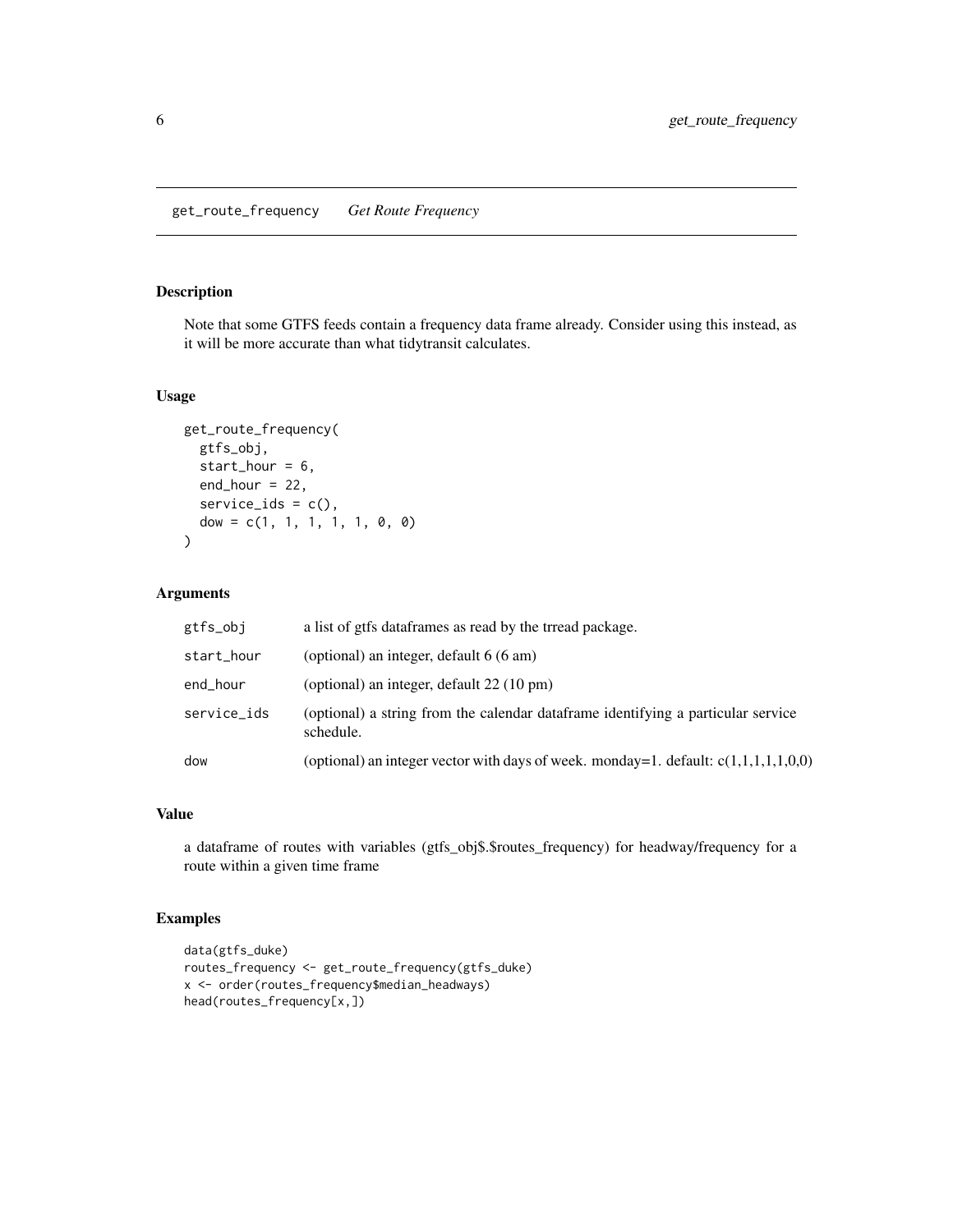<span id="page-6-0"></span>get\_route\_geometry *Get all trip shapes for a given route and service.*

#### Description

Get all trip shapes for a given route and service.

#### Usage

```
get_route_geometry(gtfs_sf_obj, route_ids = NULL, service_ids = NULL)
```
#### Arguments

| gtfs_sf_obj | tidytransit gtfs object with sf data frames |
|-------------|---------------------------------------------|
| route ids   | routes to extract                           |
| service ids | service ids to extract                      |

#### Value

an sf dataframe for gtfs routes with a row/linestring for each trip

### Examples

```
data(gtfs_duke)
gtfs_duke_sf <- gtfs_as_sf(gtfs_duke)
routes_sf <- get_route_geometry(gtfs_duke_sf)
plot(routes_sf[c(1,1350),])
```
get\_stop\_frequency *Get Stop Frequency*

#### Description

Note that some GTFS feeds contain a frequency data frame already. Consider using this instead, as it will be more accurate than what tidytransit calculates.

#### Usage

```
get_stop_frequency(
  gtfs_obj,
  start_hour = 6,
  end_hour = 22,
  service_ids = c(),
  dow = c(1, 1, 1, 1, 1, 0, 0),
 by\_route = TRUE,wide = FALSE
)
```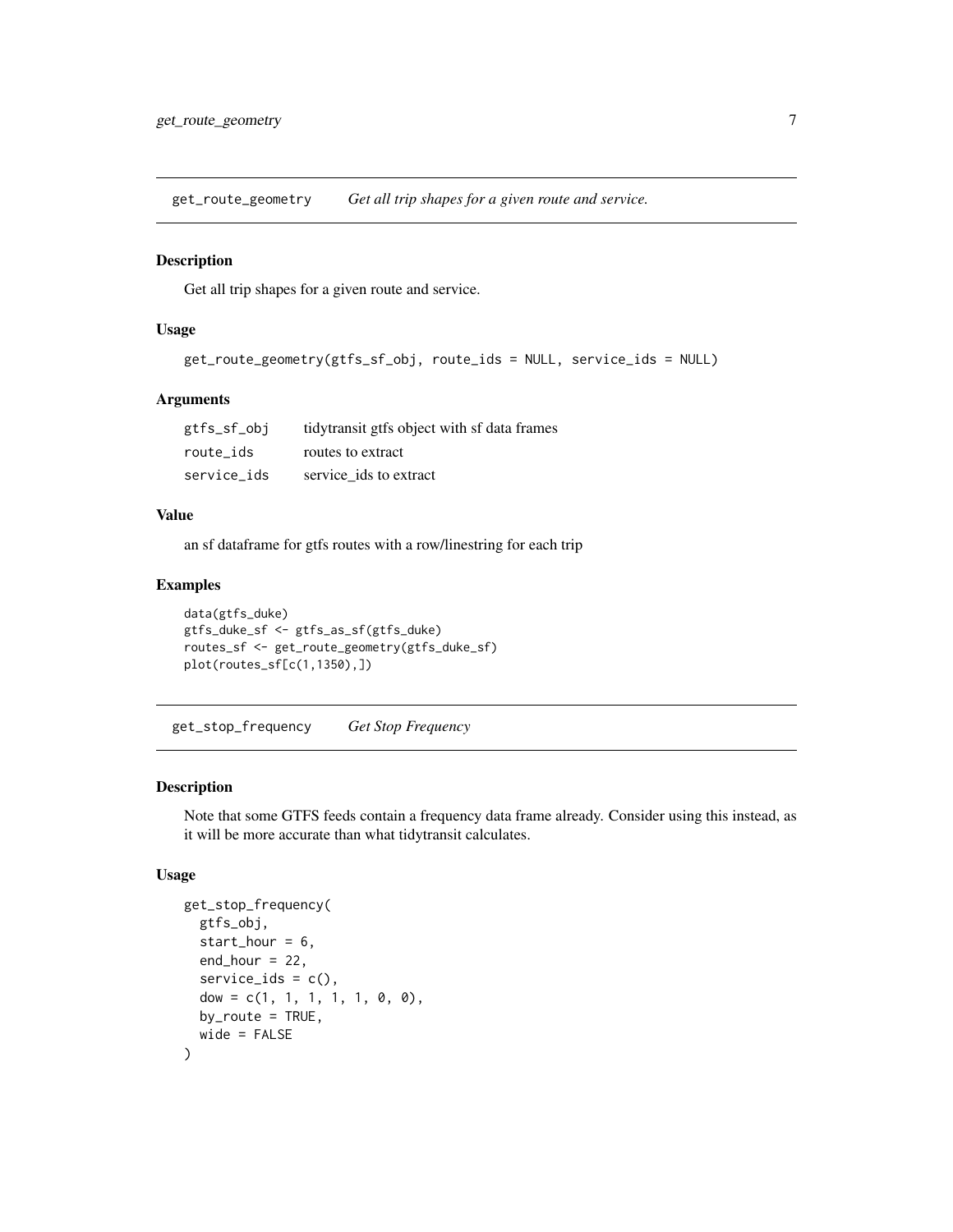# <span id="page-7-0"></span>Arguments

| gtfs_obj    | a list of gtfs dataframes as read by read_gtfs().                                                                                 |
|-------------|-----------------------------------------------------------------------------------------------------------------------------------|
| start_hour  | (optional) an integer indicating the start hour (default 6)                                                                       |
| end_hour    | (optional) an integer indicating the end hour (default 22)                                                                        |
| service_ids | (optional) a set of service ids from the calendar data frame identifying a partic-<br>ular service id                             |
| dow         | (optional) integer vector indicating which days of week to calculate for. default<br>is weekday, e.g. $c(1,1,1,1,1,0,0)$          |
| by_route    | default TRUE, if FALSE then calculate headway for any line coming through<br>the stop in the same direction on the same schedule. |
| wide        | (optional) if true, then return a wide rather than tidy data frame                                                                |
|             |                                                                                                                                   |
|             |                                                                                                                                   |
|             |                                                                                                                                   |

# Value

dataframe of stops with the number of departures and the headway (departures divided by timespan) as columns.

# Examples

```
data(gtfs_duke)
stop_frequency <- get_stop_frequency(gtfs_duke)
x <- order(stop_frequency$headway)
head(stop_frequency[x,])
```
get\_trip\_geometry *Get all trip shapes for a given route and service.*

# Description

Get all trip shapes for a given route and service.

# Usage

```
get_trip_geometry(gtfs_sf_obj, trip_ids)
```
# Arguments

| gtfs_sf_obj | tidytransit gtfs object with sf data frames |
|-------------|---------------------------------------------|
| trip_ids    | trip ids to extract shapes                  |

# Value

an sf dataframe for gtfs routes with a row/linestring for each trip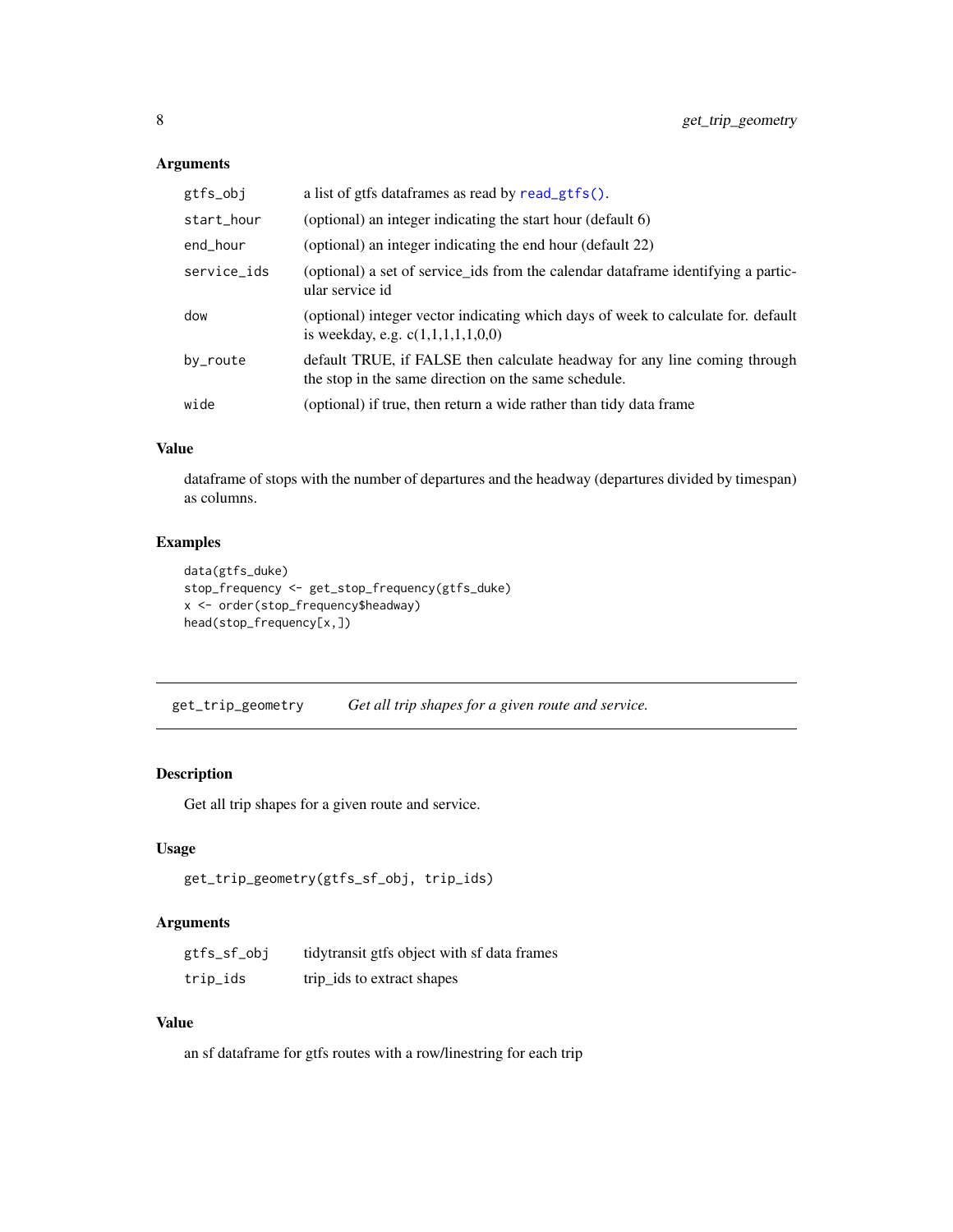<span id="page-8-0"></span>gtfs\_as\_sf 9

# Examples

```
data(gtfs_duke)
gtfs_duke <- gtfs_as_sf(gtfs_duke)
trips_sf <- get_trip_geometry(gtfs_duke, c("t_726295_b_19493_tn_41", "t_726295_b_19493_tn_40"))
plot(trips_sf[1,])
```
gtfs\_as\_sf *Convert stops and shapes to Simple Features#'*

# Description

Stops are converted to POINT sf data frames. Shapes are created as LINESTRING data frame. Note that this function replaces stops and shapes tables in gtfs\_obj.

#### Usage

gtfs\_as\_sf(gtfs\_obj, skip\_shapes = FALSE, quiet = TRUE)

#### Arguments

| gtfs_obj    | a standard tidytransit gtfs object                |
|-------------|---------------------------------------------------|
| skip_shapes | if TRUE, shapes are not converted. Default FALSE. |
| quiet       | boolean whether to print status messages          |

#### Value

gtfs\_obj a tidytransit gtfs object with stops and shapes as sf data frames

gtfs\_duke *Example GTFS data*

#### Description

Data obtained from <http://data.trilliumtransit.com/gtfs/duke-nc-us/duke-nc-us.zip>.

# Usage

gtfs\_duke

# Format

An object of class gtfs of length 24.

### See Also

read\_gtfs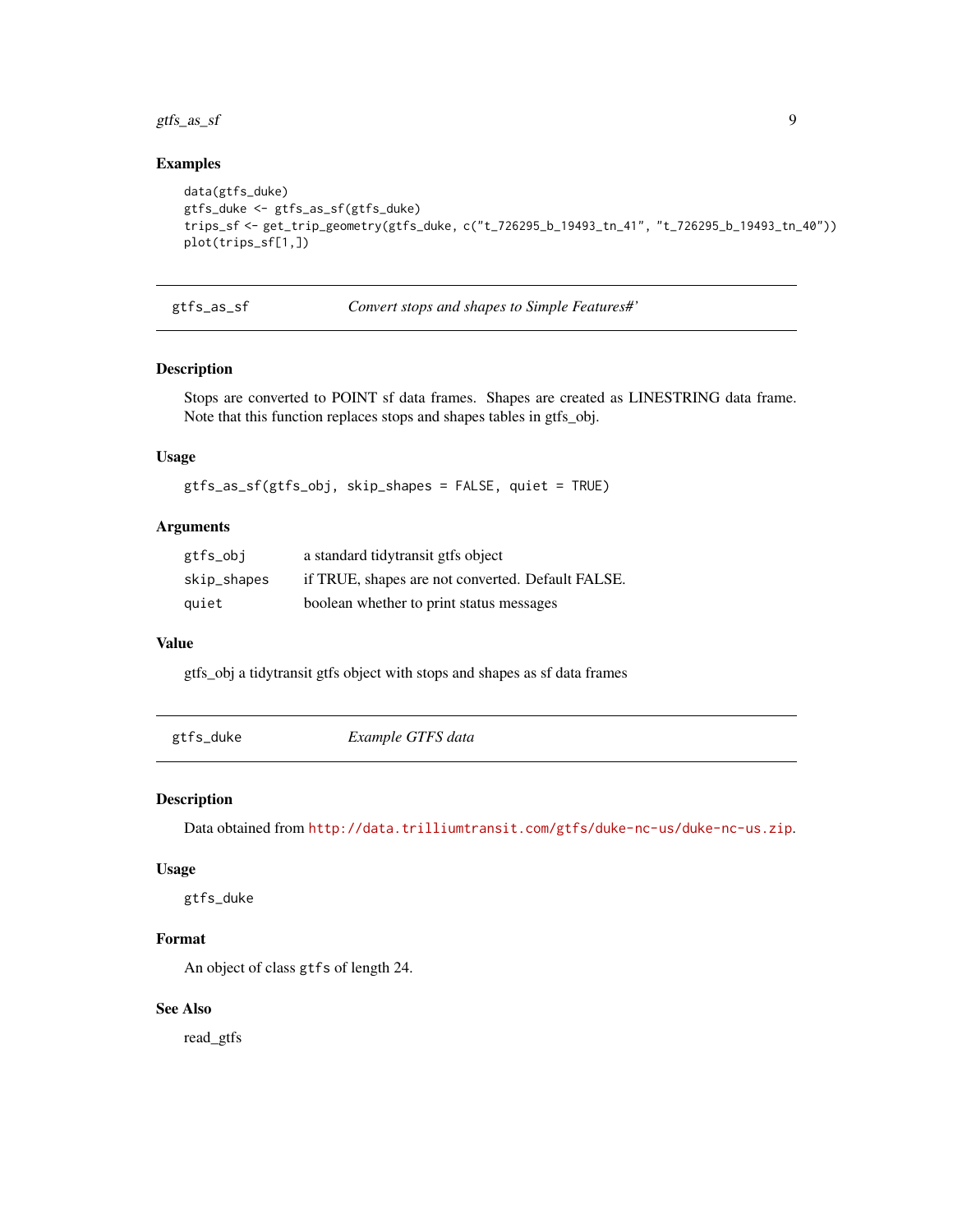<span id="page-9-0"></span>

Plot GTFS object routes and their frequencies

#### Usage

```
## S3 method for class 'gtfs'
plot(x, \ldots)
```
#### Arguments

|   | a gtfs_obj as read by read_gtfs() |
|---|-----------------------------------|
| . | further specifications            |

#### Examples

```
local_gtfs_path <- system.file("extdata",
                              "google_transit_nyc_subway.zip",
                              package = "tidytransit")
nyc <- read_gtfs(local_gtfs_path)
plot(nyc)
```
<span id="page-9-1"></span>raptor *Calculate travel times from one stop to all reachable stops*

# Description

raptor finds the minimal travel time, earliest or latest arrival time for all stops in stop\_times with journeys departing from stop\_ids within time\_range.

### Usage

```
raptor(
  stop_times,
  transfers,
  stop_ids,
  arrival = FALSE,time_range = 3600,max_transfers = NULL,
  keep = "all"\mathcal{E}
```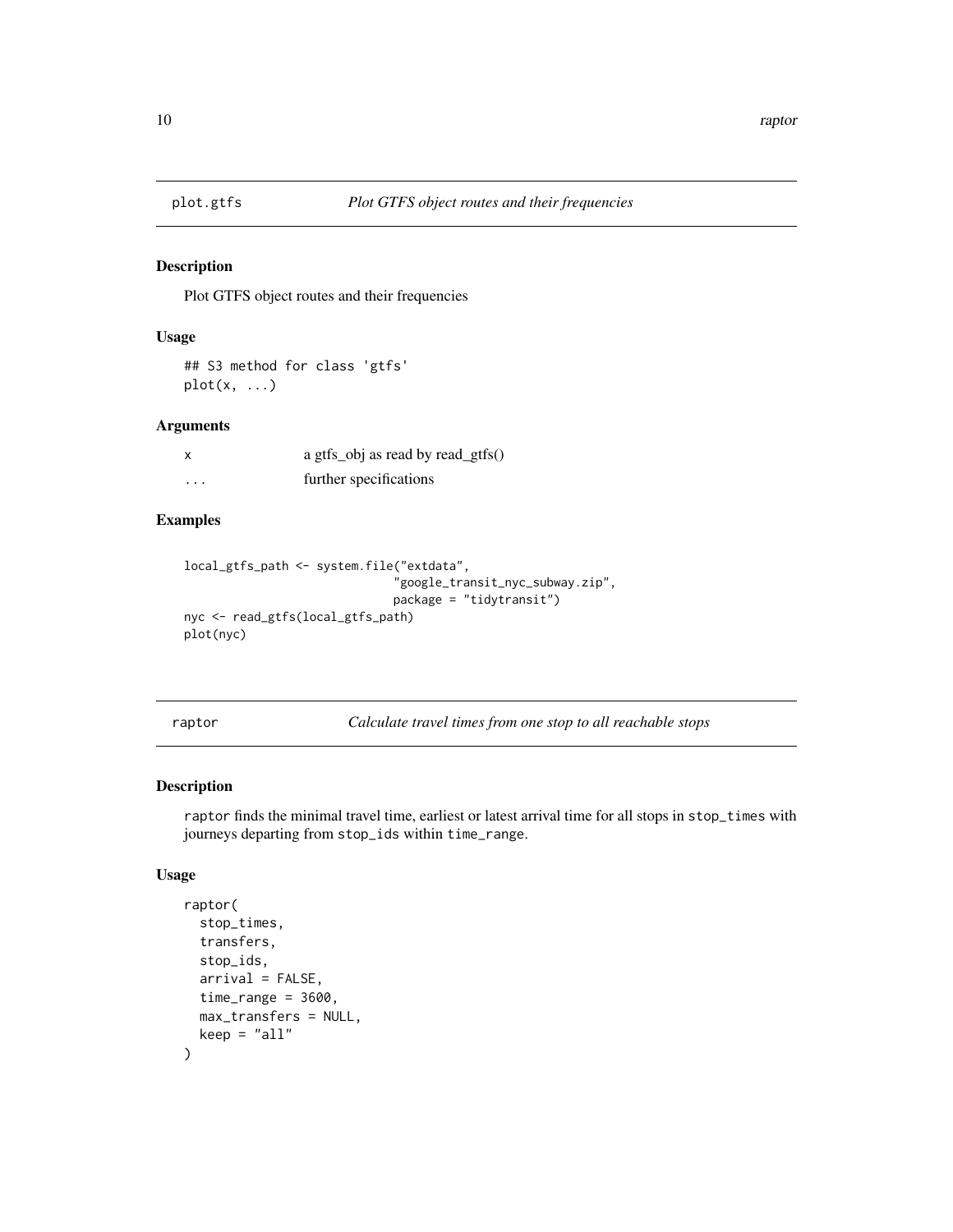#### <span id="page-10-0"></span>raptor that the contract of the contract of the contract of the contract of the contract of the contract of the contract of the contract of the contract of the contract of the contract of the contract of the contract of th

#### **Arguments**

| stop_times    | A (prepared) stop_times table from a gtfs feed. Prepared means that all stop time<br>rows before the desired journey departure time should be removed. The table<br>should also only include departures happening on one day. Use filter_stop_times()<br>for easier preparation.                          |
|---------------|-----------------------------------------------------------------------------------------------------------------------------------------------------------------------------------------------------------------------------------------------------------------------------------------------------------|
| transfers     | Transfers table from a gtfs feed. In general no preparation is needed.                                                                                                                                                                                                                                    |
| stop_ids      | Character vector with stop_ids from where journeys should start (or end)                                                                                                                                                                                                                                  |
| arrival       | If FALSE (default), all journeys <i>start</i> from stop_ids. If TRUE, all journeys<br>end at stop_ids.                                                                                                                                                                                                    |
| time_range    | Departure or arrival time range in seconds. All departures from the first depar-<br>ture of stop_times (not necessarily from stop_id in stop_ids) within time_range<br>are considered. If arrival is TRUE, all arrivals within time_range before the<br>latest arrival time of stop_times are considered. |
| max_transfers | Maximum number of transfers allowed, no limit (NULL) as default.                                                                                                                                                                                                                                          |
| keep          | One of c("all", "shortest", "earliest", "latest"). By default, all journeys arriving<br>at a stop are returned. With shortest the journey with shortest travel time is<br>returned. With earliest the journey arriving at a stop the earliest is returned,<br>latest works accordingly.                   |

# Details

With a modified [Round-Based Public Transit Routing Algorithm](https://www.microsoft.com/en-us/research/publication/round-based-public-transit-routing) (RAPTOR) using data.table, earliest arrival times for all stops are calculated. If two journeys arrive at the same time, the one with the later departure time and thus shorter travel time is kept. By default, all journeys departing within time\_range that arrive at a stop are returned in a table. If you want all journeys *arriving* at stop\_ids within the specified time range, set arrival to TRUE.

Journeys are defined by a "from" and "to" stop\_id, a departure, arrival and travel time. Note that the exact journeys (with each intermediate stop and route ids for example) is *not* returned.

For most cases, stop\_times needs to be filtered, as it should only contain trips happening on a single day and departures later than a given journey start time, see [filter\\_stop\\_times\(\)](#page-3-1). The algorithm scans all trips until it exceeds max\_transfers or all trips in stop\_times have been visited.

#### Value

A data.table with journeys (departure, arrival and travel time) to/from all stop\_ids reachable by stop\_ids.

#### See Also

[travel\\_times\(\)](#page-16-1) for an easier access to travel time calculations via stop\_names.

# Examples

nyc\_path <- system.file("extdata", "google\_transit\_nyc\_subway.zip", package = "tidytransit")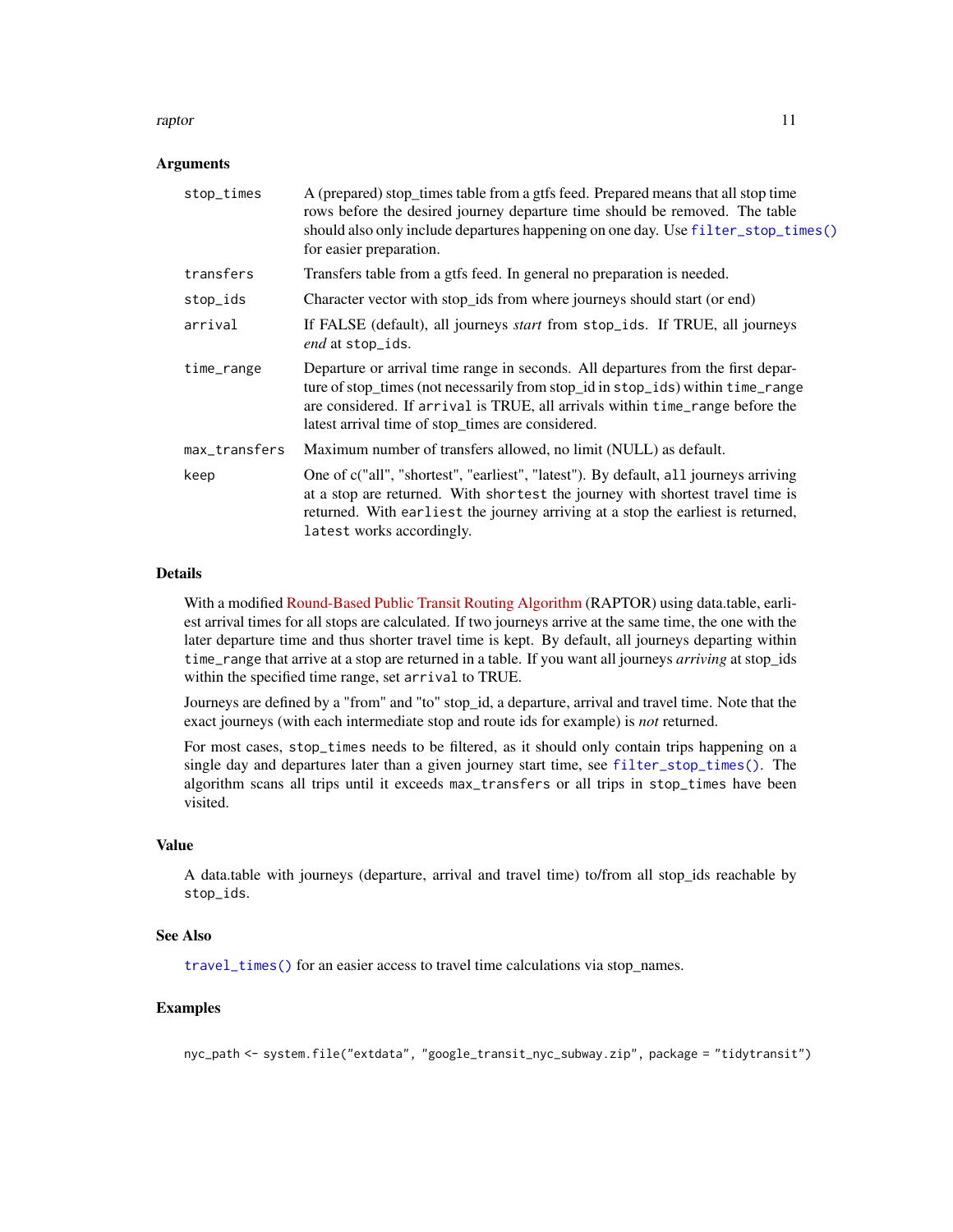```
nyc <- read_gtfs(nyc_path)
```

```
# you can use initial walk times to different stops in walking distance (arbitrary example values)
stop_ids_harlem_st <- c("301", "301N", "301S")
stop_ids_155_st <- c("A11", "A11N", "A11S", "D12", "D12N", "D12S")
walk_times <- data.frame(stop_id = c(stop_ids_harlem_st, stop_ids_155_st),
                      walk_time = c(rep(600, 3), rep(410, 6)), stringsAsFactors = FALSE)
# Use journeys departing after 7 AM with arrival time before 11 AM on 26th of June
stop_times <- filter_stop_times(nyc, "2018-06-26", 7*3600, 9*3600)
# calculate all journeys departing from Harlem St or 155 St between 7:00 and 7:30
rptr <- raptor(stop_times, nyc$transfers, walk_times$stop_id, time_range = 1800,
               keep = "all")# add walk times to travel times
rptr <- merge(rptr, walk_times, by.x = "from_stop_id", by.y = "stop_id")
rptr$travel_time_incl_walk <- rptr$travel_time + rptr$walk_time
# get minimal travel times (with walk times) for all stop_ids
library(data.table)
shortest_travel_times <- setDT(rptr)[order(travel_time_incl_walk)][, .SD[1], by = "to_stop_id"]
hist(shortest_travel_times$travel_time, breaks = 360)
```
<span id="page-11-1"></span>

| read_gtfs | Get and validate dataframes of General Transit Feed Specification |  |  |
|-----------|-------------------------------------------------------------------|--|--|
|           | $(GTFS)$ data.                                                    |  |  |

This function reads GTFS text files from a local or remote zip file. It also validates the files against the GTFS specification by file, requirement status, and column name.

#### Usage

```
read_gtfs(path, quiet = TRUE)
```
#### Arguments

| path  | Character. URL link to zip file OR path to local zip file.                             |
|-------|----------------------------------------------------------------------------------------|
| auiet | Boolean. Whether to see file download progress and files extract. FALSE by<br>default. |

#### Details

The data are returned as a list of dataframes and a validation object, which contains details on whether all required files were found, and which required and optional columns are present. #'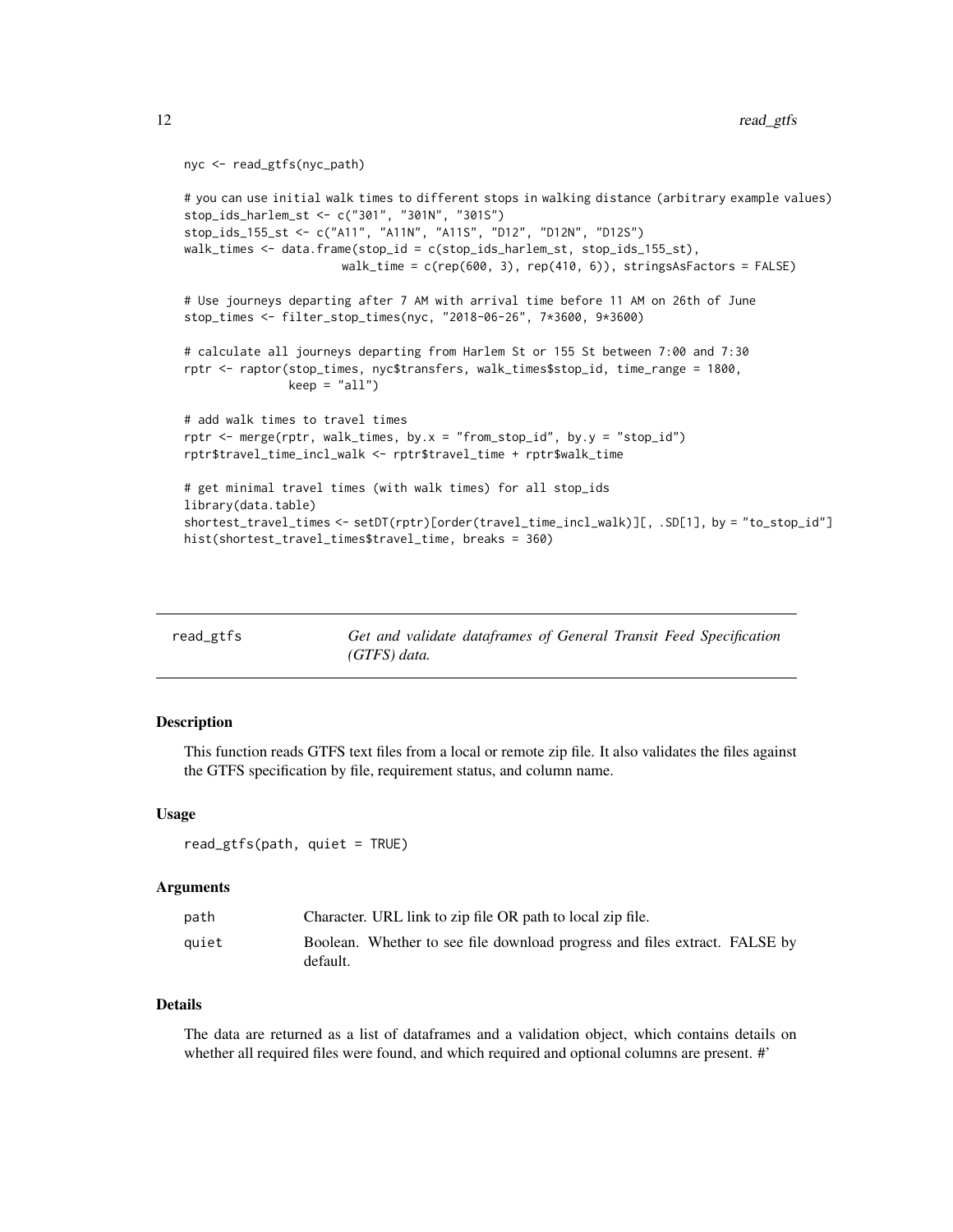<span id="page-12-0"></span>route\_type\_names 13

#### Value

A GTFS object. That is, a list of dataframes of GTFS data.

#### Examples

```
library(dplyr)
u1 <- "https://github.com/r-transit/tidytransit/raw/master/inst/extdata/sample-feed-fixed.zip"
sample_gtfs <- read_gtfs(u1)
attach(sample_gtfs)
#list routes by the number of stops they have
routes %>% inner_join(trips, by="route_id") %>%
  inner_join(stop_times) %>%
    inner_join(stops, by="stop_id") %>%
      group_by(route_long_name) %>%
       summarise(stop_count=n_distinct(stop_id)) %>%
         arrange(desc(stop_count))
```
route\_type\_names *Dataframe of route type id's and the names of the types (e.g. "Cable Car")*

#### Description

Dataframe of route type id's and the names of the types (e.g. "Cable Car")

# Usage

route\_type\_names

#### Format

A data frame with 122 rows and 2 variables:

id the id of route type

name name of the gtfs route type

#### Source

<https://gist.github.com/derhuerst/b0243339e22c310bee2386388151e11e>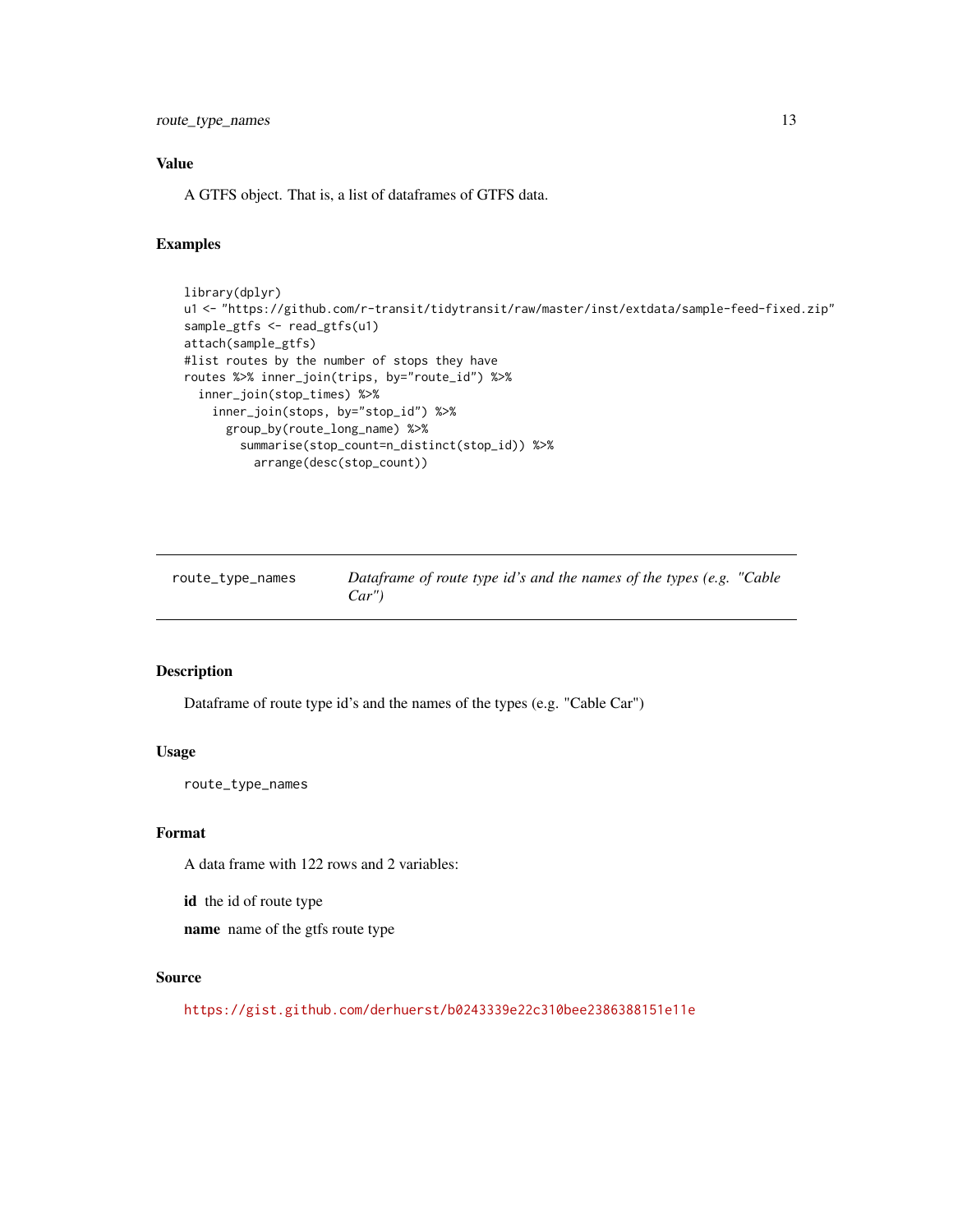<span id="page-13-0"></span>

Set TransitFeeds API key for recall

# Usage

set\_api\_key()

<span id="page-13-1"></span>set\_date\_service\_table

*Returns all possible date/service\_id combinations as a data frame*

#### Description

Use it to summarise service. For example, get a count of the number of services for a date. See example.

# Usage

```
set_date_service_table(gtfs_obj)
```
# Arguments

gtfs\_obj a gtfs\_object as read by [read\\_gtfs\(\)](#page-11-1)

#### Value

a date\_service data frame

```
library(dplyr)
local_gtfs_path <- system.file("extdata", "google_transit_nyc_subway.zip", package = "tidytransit")
nyc <- read_gtfs(local_gtfs_path) %>% set_date_service_table()
nyc_services_by_date <- nyc$.$date_service_table
# count the number of services running on each date
nyc_services_by_date %>% group_by(date) %>% count()
```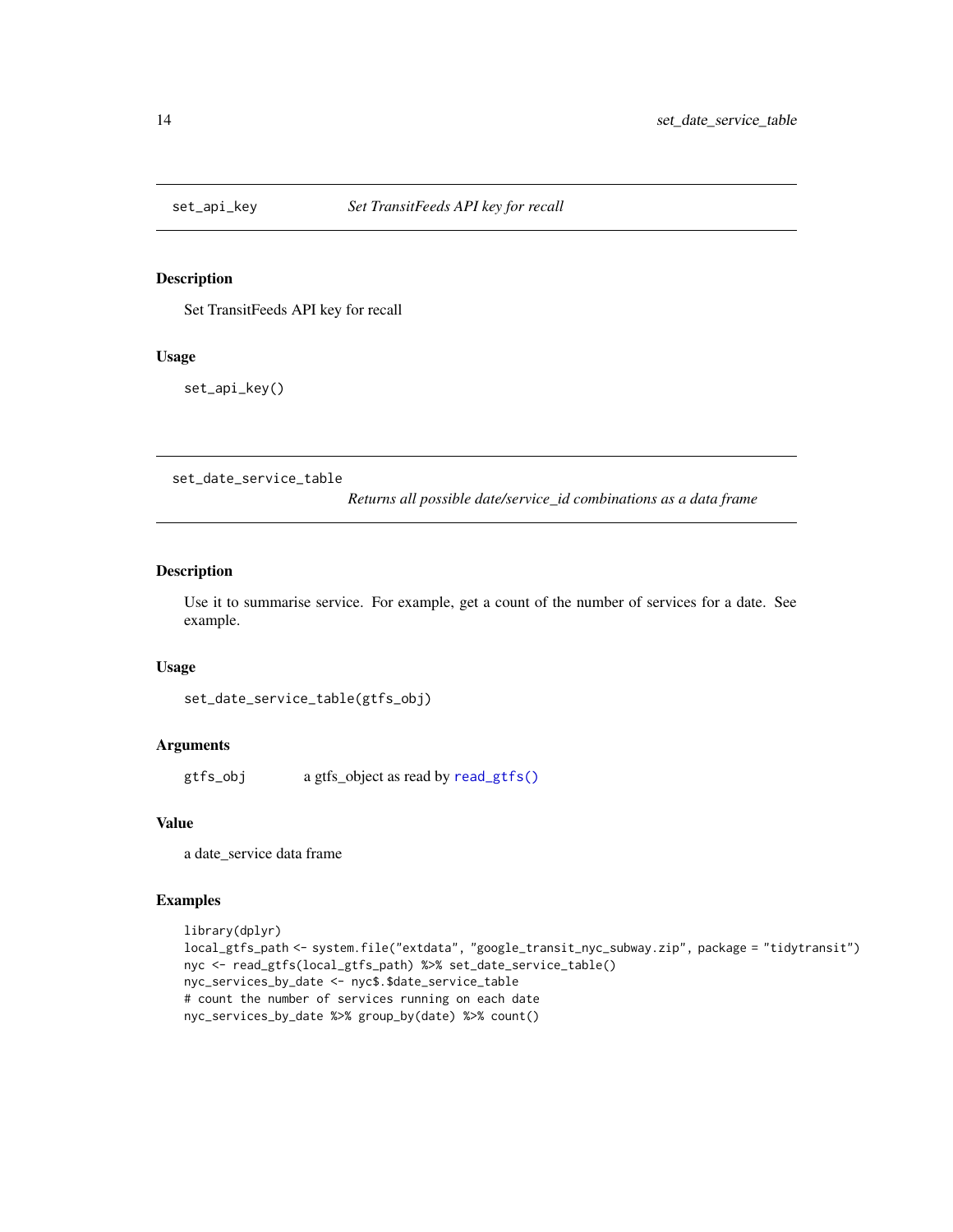<span id="page-14-0"></span>

Adds columns to stop\_times (arrival\_time\_hms, departure\_time\_hms) and frequencies (start\_time\_hms, end\_time\_hms) with times converted with [hms::hms\(\)](#page-0-0).

#### Usage

```
set_hms_times(gtfs_obj)
```
# Arguments

gtfs\_obj a gtfs object in which hms times should be set, the modified gtfs\_obj is returned

# Value

gtfs\_obj with added hms times columns for stop\_times and frequencies

set\_trippattern *Add trip pattern data frame to the gtfs object*

#### Description

Add trip pattern data frame to the gtfs object

#### Usage

```
set_trippattern(gtfs_obj, id_prefix = "t_", hash_length = 7, hash_algo = "md5")
```
# Arguments

| gtfs_obj    | gtfs feed                                                                                   |
|-------------|---------------------------------------------------------------------------------------------|
| id_prefix   | all ids start with this string                                                              |
| hash_length | length the hash should be cut to with substr(). Use $-1$ if the full hash should be<br>used |
| hash_algo   | hashing algorithm used by digest                                                            |

# Value

gtfs\_obj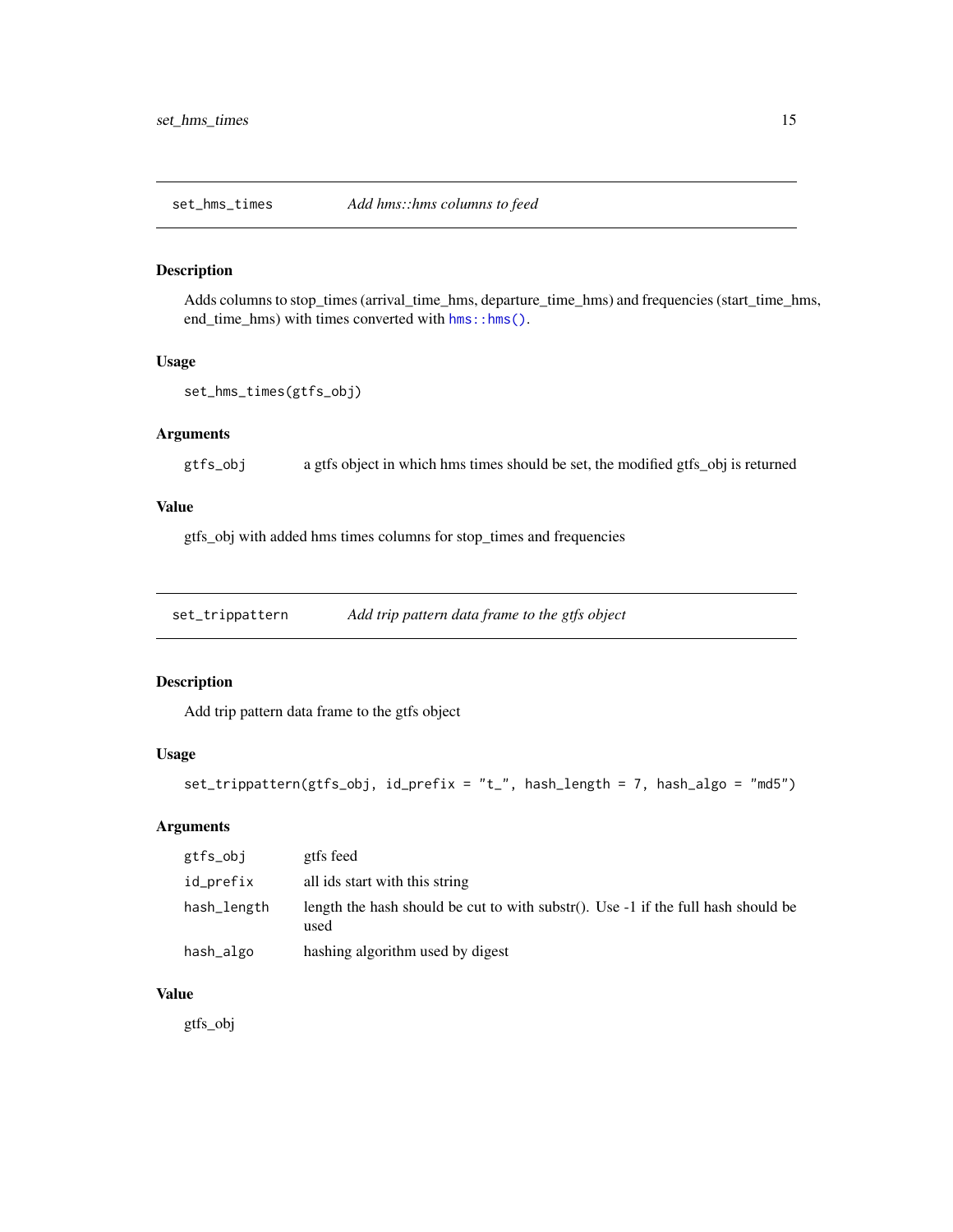<span id="page-15-0"></span>

Convert shapes into Simple Features Linestrings

# Usage

```
shapes_as_sf(gtfs_shapes)
```
### Arguments

gtfs\_shapes a gtfs\$shapes dataframe

#### Value

an sf dataframe for gtfs shapes

stops\_as\_sf *Convert stops into Simple Features Points*

# Description

Convert stops into Simple Features Points

#### Usage

```
stops_as_sf(stops)
```
# Arguments

stops a gtfs\$stops dataframe

#### Value

an sf dataframe for gtfs routes with a point column

```
data(gtfs_duke)
some_stops <- gtfs_duke$stops[sample(nrow(gtfs_duke$stops), 40),]
some_stops_sf <- stops_as_sf(some_stops)
plot(some_stops_sf)
```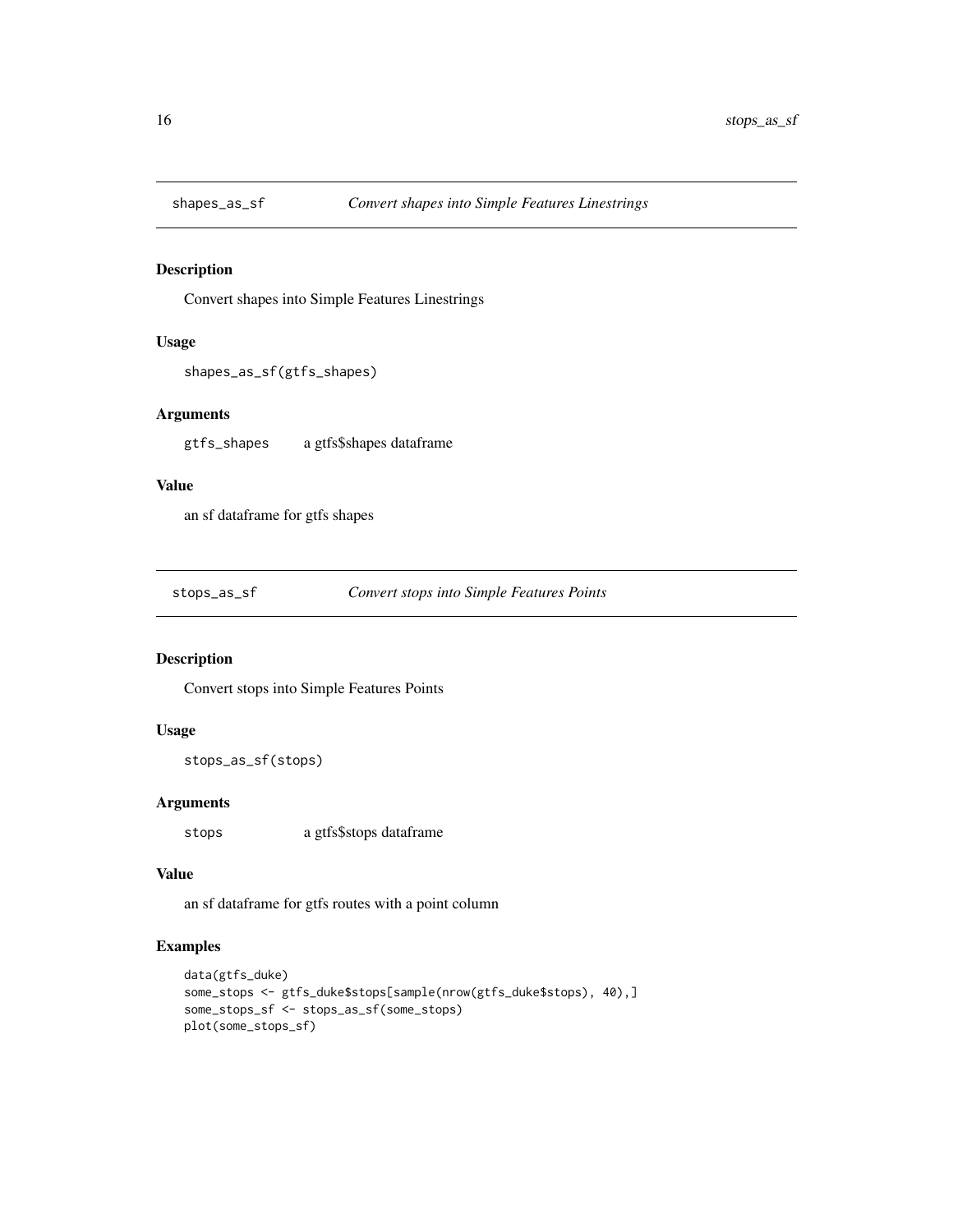<span id="page-16-0"></span>summary.gtfs *GTFS feed summary*

# Description

GTFS feed summary

#### Usage

```
## S3 method for class 'gtfs'
summary(object, ...)
```
#### Arguments

| object   | a gtfs_obj as read by read_gtfs() |
|----------|-----------------------------------|
| $\cdots$ | further specifications            |

<span id="page-16-1"></span>

travel\_times *Calculate shortest travel times from a stop to all reachable stops*

#### Description

Function to calculate the shortest travel times from a stop (given by stop\_name) to all other stops of a feed. filtered\_stop\_times needs to be created before with [filter\\_stop\\_times\(\)](#page-3-1).

#### Usage

```
travel_times(
  filtered_stop_times,
  stop_name,
  time_range = 3600,arrival = FALSE,max_transfers = NULL,
 max_departure_time = NULL,
 return_coords = FALSE,
  return_DT = FALSE
\mathcal{L}
```
#### Arguments

filtered\_stop\_times

stop\_times data.table (with transfers and stops tables as attributes) created with [filter\\_stop\\_times\(\)](#page-3-1) where the departure or arrival time has been set. stop\_name Stop name for which travel times should be calculated. A vector with multiple names is accepted.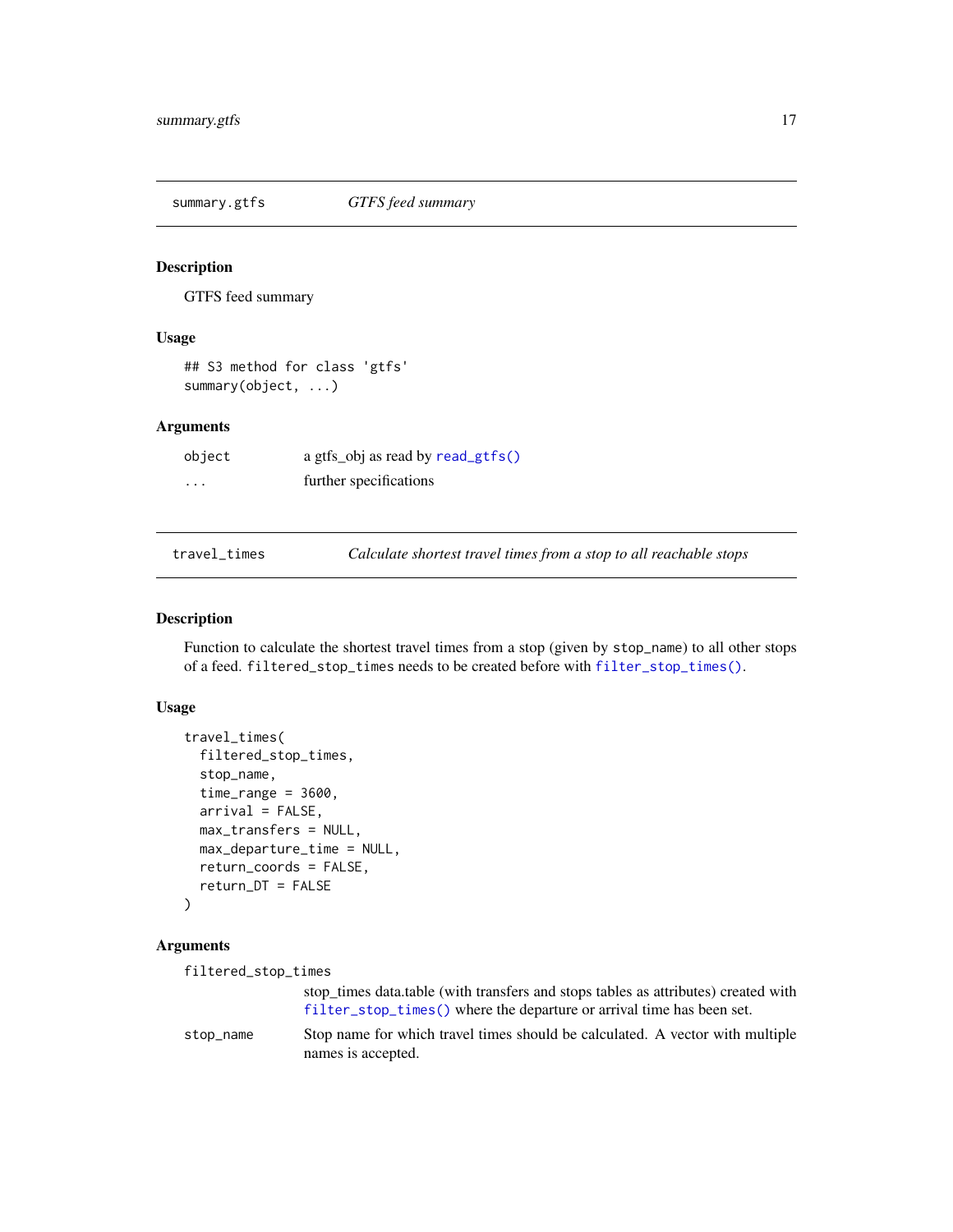<span id="page-17-0"></span>

| time_range         | All departures within this range in seconds after the first departure of filtered_stop_times<br>are considered for journeys. If arrival is TRUE, all journeys arriving within time<br>range before the latest arrival of filtered_stop_times are considered. |  |
|--------------------|--------------------------------------------------------------------------------------------------------------------------------------------------------------------------------------------------------------------------------------------------------------|--|
| arrival            | If FALSE (default), all journeys <i>start</i> from stop_name. If TRUE, all journeys<br>end at stop_name.                                                                                                                                                     |  |
|                    | max_transfers The maximimum number of transfers                                                                                                                                                                                                              |  |
| max_departure_time |                                                                                                                                                                                                                                                              |  |
|                    | Either set this parameter or time_range. Only departures before max_departure_time<br>are used. Accepts "HH:MM:SS" or seconds as a numerical value. Unused if<br>arrival is TRUE.                                                                            |  |
| return_coords      | Returns stop coordinates as columns. Default is FALSE.                                                                                                                                                                                                       |  |
| return_DT          | travel times() returns a data table if TRUE. Default is FALSE which returns a<br>tibble/tbl df.                                                                                                                                                              |  |
|                    |                                                                                                                                                                                                                                                              |  |

#### Details

This function allows easier access to [raptor\(\)](#page-9-1) by using stop names instead of ids and returning shortest travel times by default.

#### Value

A table with travel times to/from all stops reachable by stop\_name and their corresponding journey departure and arrival times.

```
nyc_path <- system.file("extdata", "google_transit_nyc_subway.zip", package = "tidytransit")
nyc <- read_gtfs(nyc_path)
# Use journeys departing after 7 AM with arrival time before 9 AM on 26th June
stop_times <- filter_stop_times(nyc, "2018-06-26", 7*3600, 9*3600)
tts <- travel_times(stop_times, "34 St - Herald Sq", return_coords = TRUE)
library(dplyr)
tts <- tts %>% filter(travel_time <= 3600)
# travel time to Queensboro Plaza is 810 seconds, 13:30 minutes
tts %>% filter(to_stop_name == "Queensboro Plaza") %>% pull(travel_time) %>% hms::hms()
# plot a simple map showing travel times to all reachable stops
# this can be expanded to isochron maps
library(ggplot2)
ggplot(tts) + geom_point(aes(x=to_stop_lon, y=to_stop_lat, color = travel_time))
```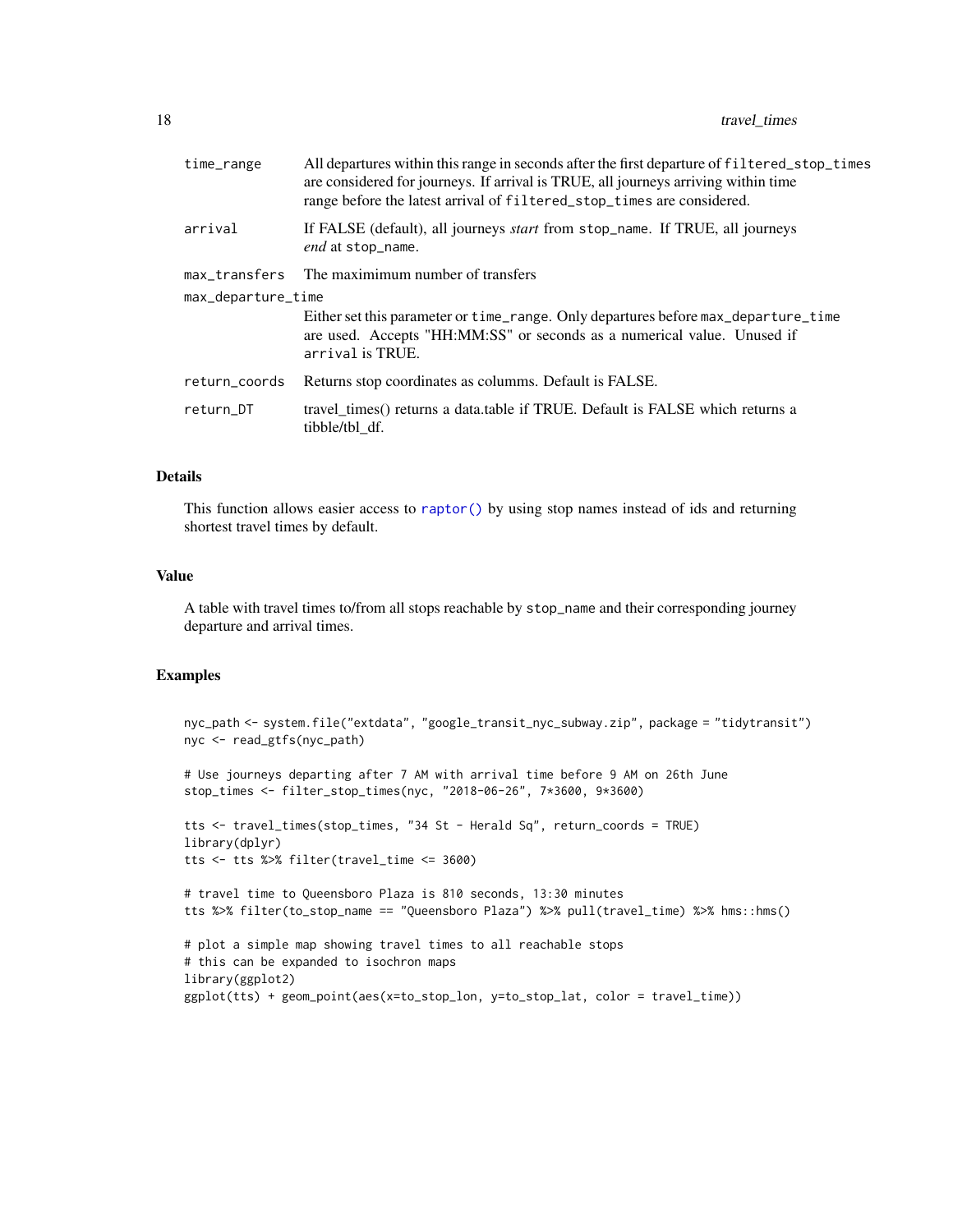<span id="page-18-0"></span>write\_gtfs *Writes a gtfs object to a zip file. Calculated tidytransit tables and columns are not exported.*

# Description

Writes a gtfs object to a zip file. Calculated tidytransit tables and columns are not exported.

# Usage

write\_gtfs(gtfs\_obj, zipfile, compression\_level = 9)

# Arguments

| gtfs_obj          | a gtfs feed object                                 |  |
|-------------------|----------------------------------------------------|--|
| zipfile           | path to the zip file the feed should be written to |  |
| compression_level |                                                    |  |
|                   | a number between 1 and 9.9, passed to zip:: zip    |  |